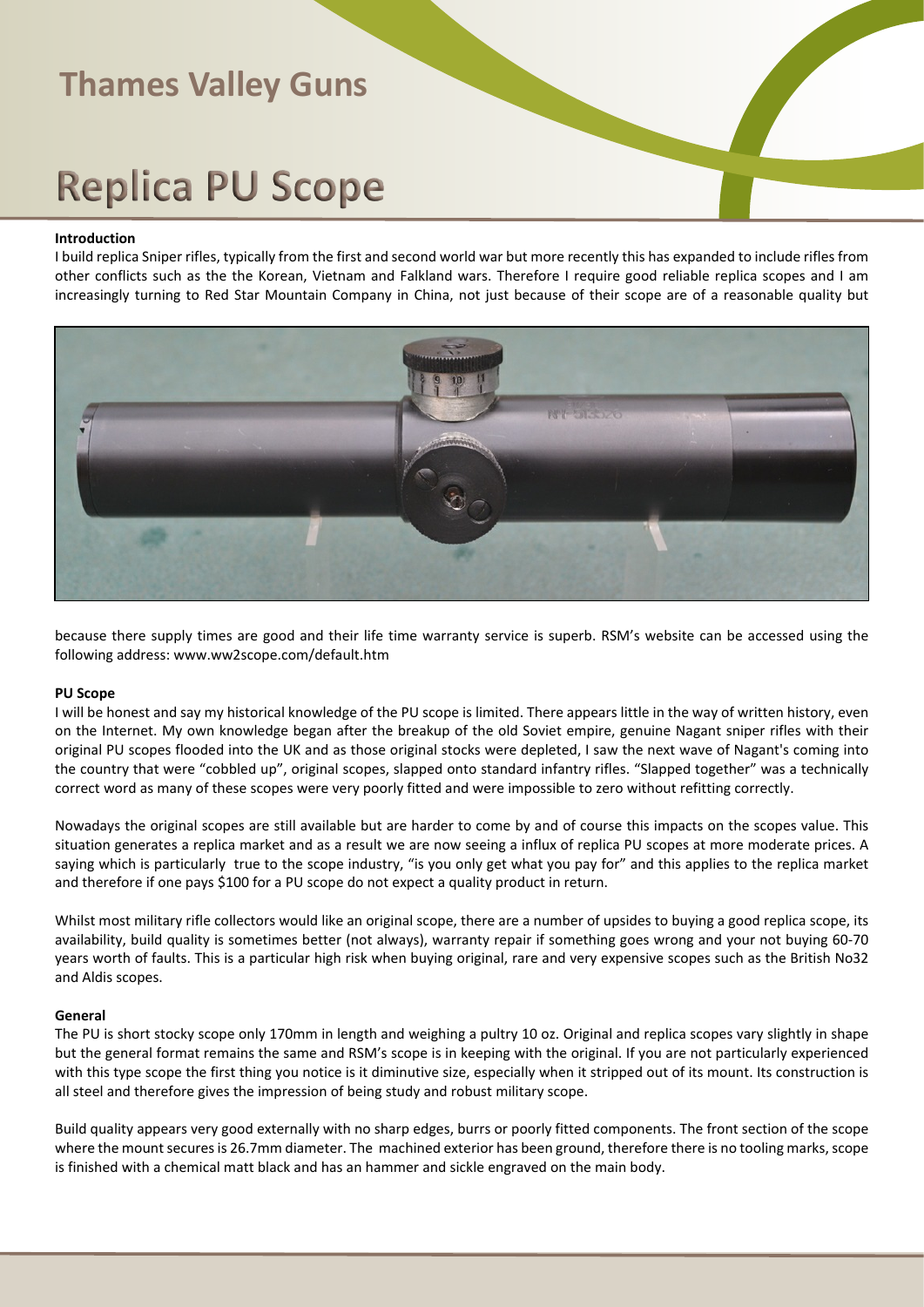## **Replica PU Scope**

#### **The saddle**

Unlike a traditional saddle the PU has what I would describe as two turrets which house the drums and their respective shafts. On original PU scopes this is where I tend to experience trouble as the turrets become loose and although I have yet to experience this issue with the RSM scope, to be fair I have not subject the scope to any heavy use at the time of writing.

The turrets appear to be finished in natural aluminium, however running a magnet across the surface reveals steel construction. Each turret is marked with a reference point and fitted with a pin that acts as a drum stop.

#### **Elevation and windage drums**

Elevation and windage drums are well made and have no

sharp edges and are clearly engraved. Knurling on both drums is good and sufficient to provide reasonable grip when adjusting the drums. Neither drum has any detent action when rotated and therefore both drums are under identical tension which approximately 2lbs of pressure to rotate and prevents any accidental movement. When rotated, drums rotate smoothly with minimal clearance between the saddle and the drum, therefore limiting the ingress of debris or moisture. This good fit also prevents damage should the drums receive an impact, thus reducing the risk of the shafts being bent. This function is in keeping with the original PU scope but I have seen replica scopes where these drums are detented. As mentioned previously the turrets have a reference point, so once zeroing has been achieved, the scale on both drums can be slipped by slackening the two screw situated on top of the drum and the drum zeroed .

One minor observation at this point, which I think can be improved upon. The engraving on the drums has left burrs, it does not effect the scopes operation but it is a quality control problem.

The elevation drum is scaled from nought to thirteen with a progressive scale that increase in line with the range, making it fairly obvious to the user which way to turn the drum to increase the elevation. The windage is a consistent scale, ranging from nought to ten and with a plus and minus sign to indicate left or right. As this scope is a replica, it operates in the same manner as the original and therefore when rotating the drums, one moves the reticule. This can be a little disconcerting for the modern scope user who is accustomed to self centring reticules but it is also essential to ensure that the scope is mounted correctly otherwise the user can find the reticule way over to the left or right with no further adjustment. I mention this because there is no course windage adjustment in the mount and therefore if the bracket is poorly fitted, zeroing the scope may become a serious problem.

When operating the drums the reticule movement is good, square, smooth and with no play or backlash.

#### **Tube**

Overall the tube appears well manufactured, machined finish is good and consistent across the full length of the tube, there is no burrs and blacking is deep and consistent throughout. Scope integrity appears nice, solid and engraved on the main body is a hammer and sickle, rifle model and scope serial number. Unlike other replica PU scopes the tube is in keeping with the original and is not nitrogen filled.



#### **Lenses & Reticule**

Inspecting the object and ocular lenses, they appear clean, unscratched with no debris or dust on the internal surfaces. One break away from the original scope is that the lenses are coated. Picture quality is good with no obvious distortion towards the edges and therefore the picture appears clear and crisp. Magnification is 3.5, internal object lens size is 21.3mm with the outside tube diameter increasing this to 26.6mm. Ocular lens size is 24mm with the outside tube diameter increasing to 29.8mm. Reticule is a German No1 and is precise, clear with no dust or distortion.





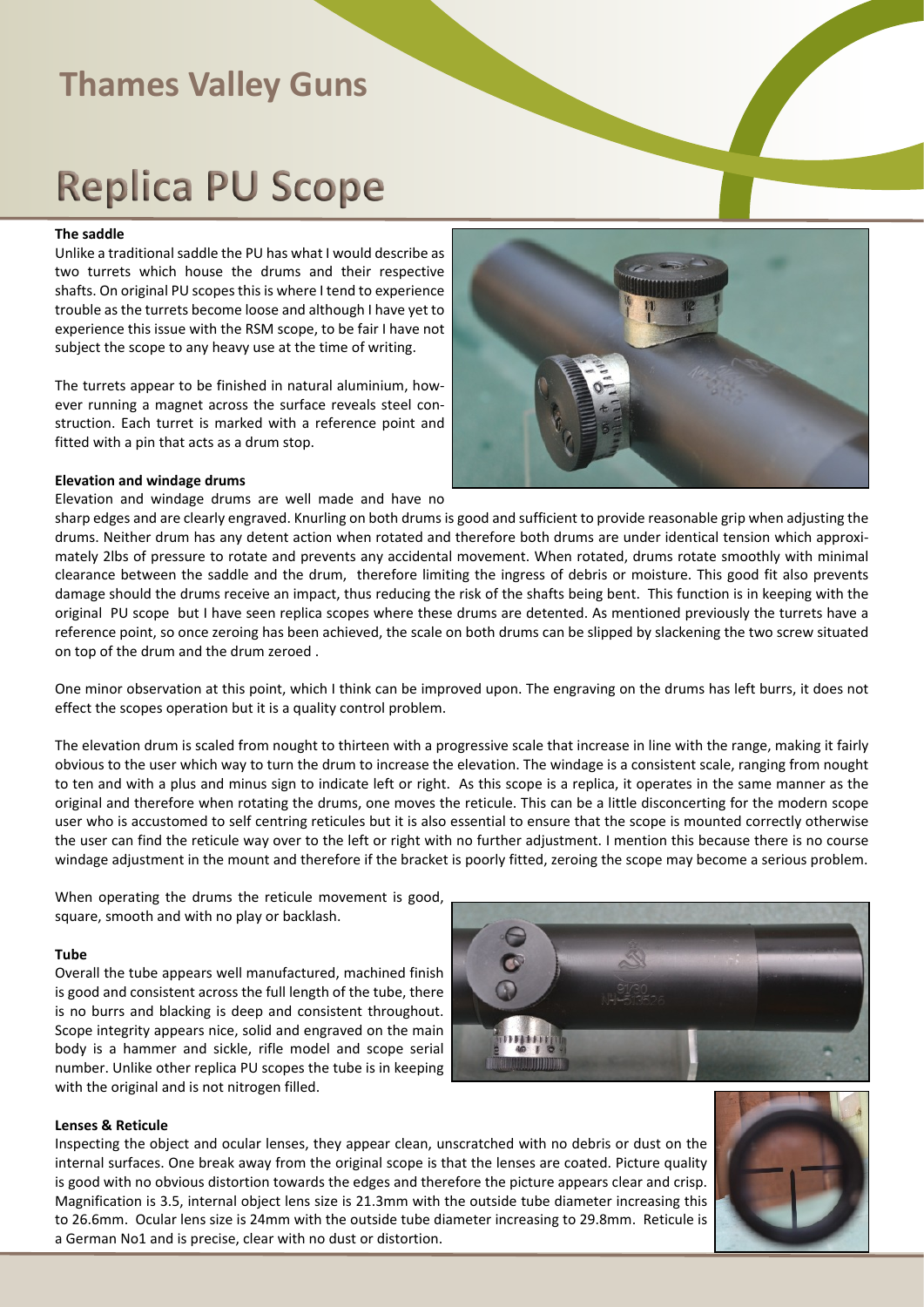## **Replica PU Scope**

To date I have not experienced any fogging due to harsh environmental conditions but as my testing has been limited to accuracy and function testing in temperate climes, I am not really putting the scope to the test.

#### **Mount assembly**

I have called this unit the mount assembly as it consists of the integral front a rear rings, the saddle and the mounting bracket. The mount assembly is a solid and substantial affair that adds considerable weight to the rifle. The rings/saddle is well made , with no burrs, square profile and matching interfaces. However fitting the mounting bracket requires a competent Gunsmith or Armourer as the bracket requires accurate alignment with the bore and correct fitting to the receiver to ensure the correct eye relief as the scope mount has very little provision for eye relief



adjustment. The bracket is secured to the receiver with screws, locking screws and pins with the stock being relieved to provide clearance for the scope mount.

The mount assembly does allow for course elevation adjustment, the front of the saddle pivots on a ball joint, which by adjusting two small screws can provide course elevation and depression. There is no scale, so any adjusted movement is course and approximate. Slackening of the large thumb screw permits the whole mount and scope to be removed, thus preventing damage during transit.

#### **Instructions**

Sadly no instructions are provided with the scope and this appears to be a common theme with all RSM products. I think this is shortcoming if the company wish to portray a more professional image.

#### **Fittings**

As the screws and pins for securing the bracket to the receiver are fairly specialised, RSM provide the screws, locking screws, pins, drill and tap. This is very helpful as sourcing separately would introduce a host of problems.

#### **Summary**

I had recently been doing some load development for my own Nagant Sniper, which was fitted with my PEM scope that I had discussed in my previous notes. As a follow up to this I had loaded up another fifty rounds with a new Lapua 200gr bullet. Swapping Nagant's and with the PU scope fitted, the increased recoil would place the PU under increased under load.

Remembering windage on the old style scopes can be a little more tricky as left and right movement is not identified as on modern



scopes. One way to remember is that moving the reticule to the right will move your muzzle to the left and visa-versa, bit like adjusting a foresight blade. As there is no detent action on the drums, therefore you must make note of the drum position for future reference.